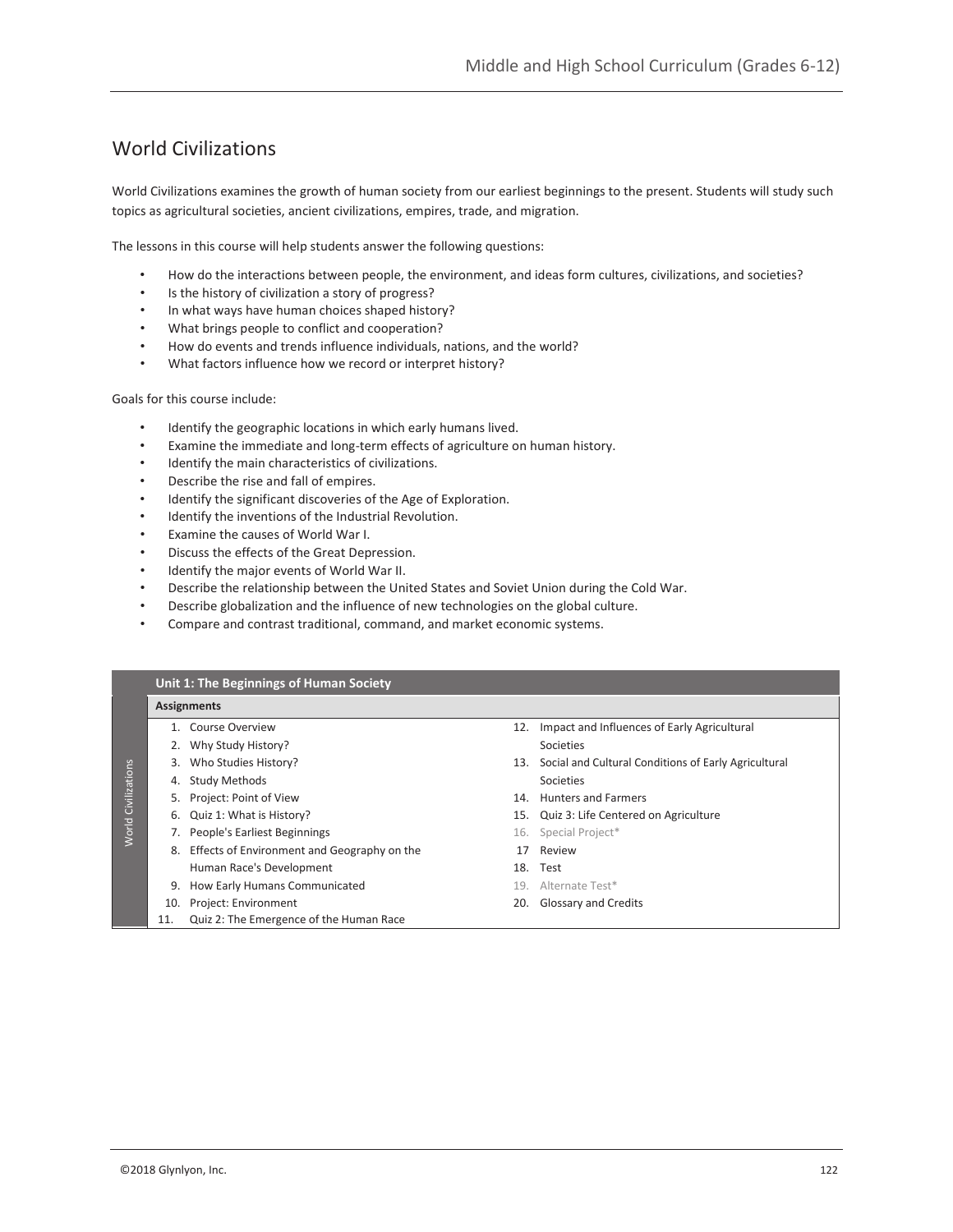|                     |     | Unit 2: Early Civilizations, 4000 - 1000 B.C. |     |                                         |  |  |  |  |  |
|---------------------|-----|-----------------------------------------------|-----|-----------------------------------------|--|--|--|--|--|
|                     |     | <b>Assignments</b>                            |     |                                         |  |  |  |  |  |
|                     | 1.  | The Meaning of Civilization                   | 11. | <b>Inventions and Discoveries</b>       |  |  |  |  |  |
|                     |     | <b>River Valley Civilizations</b>             | 12. | Early Language Development              |  |  |  |  |  |
|                     | 3.  | Egypt                                         | 13. | <b>Transformations in Human History</b> |  |  |  |  |  |
| World Civilizations | 4.  | China                                         | 14. | Project: Indo-European Groups           |  |  |  |  |  |
|                     | 5.  | Essay: Environment                            | 15. | Quiz 3: Patterns of Growth              |  |  |  |  |  |
|                     | 6.  | Quiz 1: The Rise of Early Civilizations       | 16. | Special Project*                        |  |  |  |  |  |
|                     |     | The Hittites                                  | 17. | Review                                  |  |  |  |  |  |
|                     | 8.  | The Aryans                                    | 18. | Test                                    |  |  |  |  |  |
|                     | 9.  | The Myceneans                                 | 19. | Alternate Test*                         |  |  |  |  |  |
|                     | 10. | Quiz 2: Indo-European Invaders                | 20. | <b>Glossary and Credits</b>             |  |  |  |  |  |

**Unit 3: Classical Traditions, Major Religions, and Giant Empires, 1000 B.C. - A. D. 300**

## **Assignments**

|  |                     | $1_{-}$       | The Middle East and Africa                                       | 12. | Large Regional Empires         |
|--|---------------------|---------------|------------------------------------------------------------------|-----|--------------------------------|
|  |                     |               | 2. Greece                                                        | 13. | <b>Classical Civilizations</b> |
|  | World Civilizations | $\mathcal{R}$ | The Hellenistic Period                                           | 14. | Project: Timeline              |
|  |                     |               | 4. Essay: Trade                                                  | 15. | Ouiz 3: Global Trends          |
|  |                     | 5.            | Quiz 1: The Emergence of Empires                                 | 16. | Special Project*               |
|  |                     | 6.            | Rome                                                             | 17. | Review                         |
|  |                     |               | 7. Rome's Legacy                                                 |     | 18. Test                       |
|  |                     | 8.            | China and India                                                  | 19. | Alternate Test*                |
|  |                     | q             | The Olmecs                                                       | 20. | <b>Glossary and Credits</b>    |
|  |                     | 10.           | Quiz 2: Other Empires and Civilizations                          |     |                                |
|  |                     | 11.           | <b>Belief Systems</b>                                            |     |                                |
|  |                     |               |                                                                  |     |                                |
|  |                     |               | Unit 4: Expanding Zones of Exchange and Encounter, A.D. 300-1000 |     |                                |
|  |                     |               | Assignments                                                      |     |                                |

|               |     | <b>Assignments</b>             |  |                                     |  |  |  |  |  |  |
|---------------|-----|--------------------------------|--|-------------------------------------|--|--|--|--|--|--|
|               |     | Decline and Changes            |  | 12. Africa                          |  |  |  |  |  |  |
|               |     | 2. Europe Redefined            |  | 13. Mayan and Incan Societies       |  |  |  |  |  |  |
| Civilizations |     | 3. Charlemagne and Clovis      |  | 14. Cultural Interaction            |  |  |  |  |  |  |
|               |     | 4. Christianity and Buddhism   |  | 15. Quiz 3: Africa, and Mesoamerica |  |  |  |  |  |  |
|               | 5.  | Essay: Influence of Religion   |  | 16. Project: Analogy                |  |  |  |  |  |  |
| World         |     | 6. Quiz 1: Beginnings and Ends |  | 17. Special Project*                |  |  |  |  |  |  |
|               |     | The Gupta Empire               |  | 18. Review                          |  |  |  |  |  |  |
|               | 8.  | Eastern Asia                   |  | 19. Test                            |  |  |  |  |  |  |
|               | 9.  | Southern Asia                  |  | 20. Alternate Test*                 |  |  |  |  |  |  |
|               | 10. | Quiz 2: Lasting Kingdoms       |  | 21. Glossary and Credits            |  |  |  |  |  |  |
|               | 11. | The Spread of Islam            |  |                                     |  |  |  |  |  |  |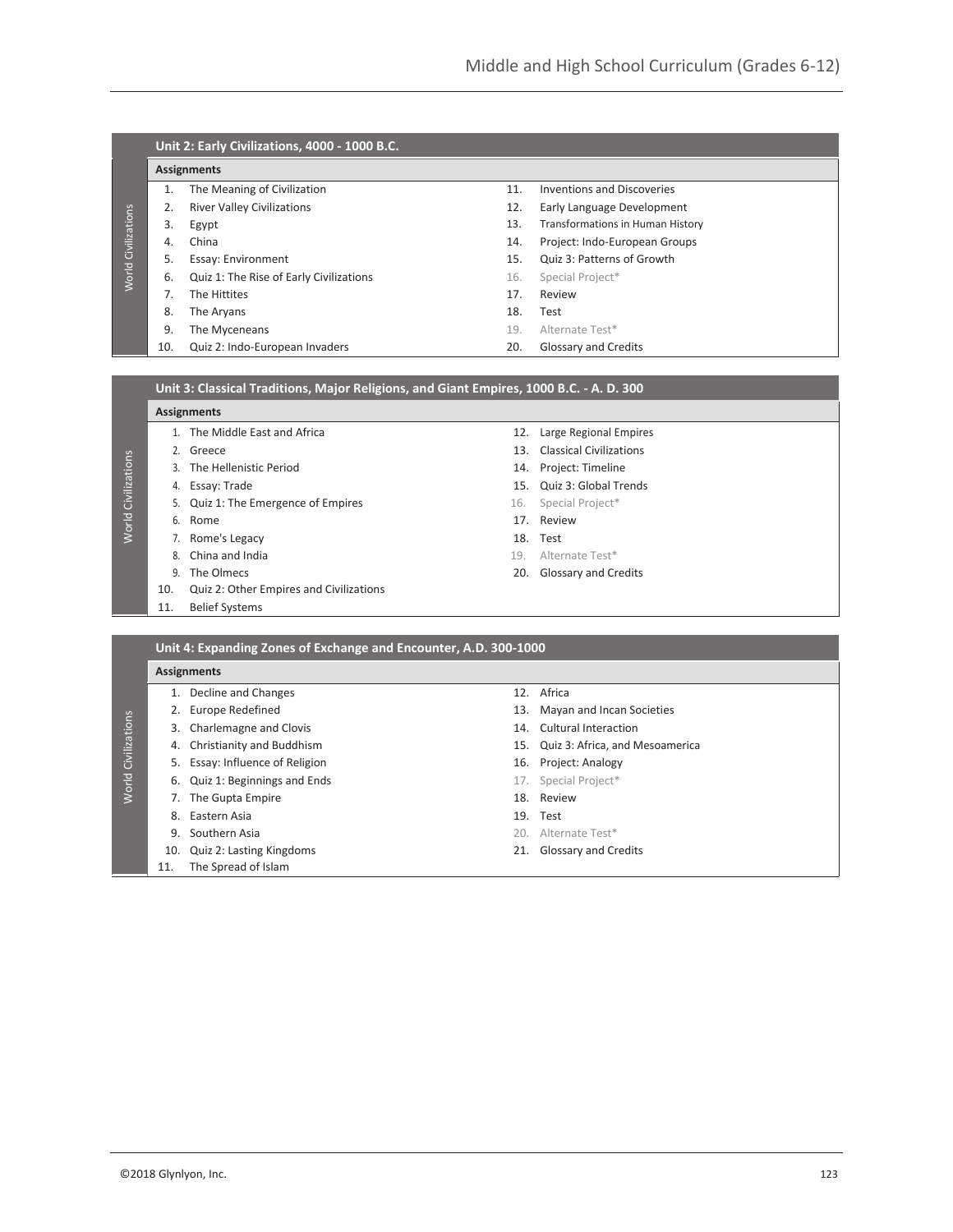|     | <b>Assignments</b>                      |     |                                                 |  |  |  |  |  |
|-----|-----------------------------------------|-----|-------------------------------------------------|--|--|--|--|--|
|     | 1. China                                |     | 12. Africa                                      |  |  |  |  |  |
|     | 2. Japan and Southeast Asia             |     | 13. Mesoamerica and the Andes                   |  |  |  |  |  |
|     | 3. Trade and Migration                  |     | 14. North American Societies                    |  |  |  |  |  |
|     | 4. Regional Comparisons                 |     | 15. The Americas and Afro-Eurasia in Comparison |  |  |  |  |  |
| 5.  | Quiz 1: Growth and Change in Asia       |     | 16. Project: Events and Trends                  |  |  |  |  |  |
| 6.  | Middle Ages: Key Events                 |     | 17. Quiz 3: Africa and the Americas             |  |  |  |  |  |
|     | Middle Ages: Key Figures and Humanism   |     | 18. Special Project*                            |  |  |  |  |  |
| 8.  | Project: Comparison Matrix              | 19. | Review                                          |  |  |  |  |  |
| 9.  | The Clashing of Religions               | 20. | Test                                            |  |  |  |  |  |
| 10. | The Black Plague                        | 21. | Alternate Test*                                 |  |  |  |  |  |
| 11. | Quiz 2: Christianity, Islam, and Europe |     | 22. Glossary and Credits                        |  |  |  |  |  |

## **Unit 6: Global Expansion and Encounter, 1450-1770**

#### **Assignments**

World Civilizations

World Civilizations

- 
- 2. Expeditions Africa
- 3. Conquest and Colonization of the New World 13. The Ming Dynasty
- 4. European Imperialism in Asia 14. Japan and Korea
- 5. Project: Exploratory Routes 15. The Spread of Religions
	- 6. Quiz 1: Age of Exploration and Colonization 16. Continuity in Societies
- 7. The Scientific Revolution and the Enlightenment 17. Quiz 3: Change and Continuity in Societies
	- 8. Renaissance and Reformation 18. Special Project\*
	- 9. The Ottoman, Mughal, and Safavid Empires 19. Review
	- 10. African Resistance, Slavery, and Development 20. Test
	- 11. Project: Florence and the Renaissance 21. Alternate Test\*
- 1. European Exploratory and Commercial 12. Quiz 2: Changes in Europe, the Middle East, and
	-
	-
	-
	-
	-
	-
	-
	-
	-
	- 22. Glossary and Credits

# **Unit 7: Age of Revolutions, 1750-1914**

#### **Assignments** 1. The French Revolution 12. Trade 2. Independence Movements 13. Slavery and Migration 3. The Industrial Revolution 14. Religion **World Civilizations** World Civilizations 4. Project: Comparison 15. Population Trends 5. Quiz 1: Age of Revolutions 16. Essay: Migration Motives 6. North America 17. Quiz 3: Change and Continuity in Societies 7. Europe 18. Special Project\* 8. Africa, India, and Eurasia 19. Review 9. China and Japan 20. Test 10. Project: Forms of Government in China, Japan, and 21. Alternate Test\* India 22. Glossary and Credits 11. Quiz 2: Regional Changes